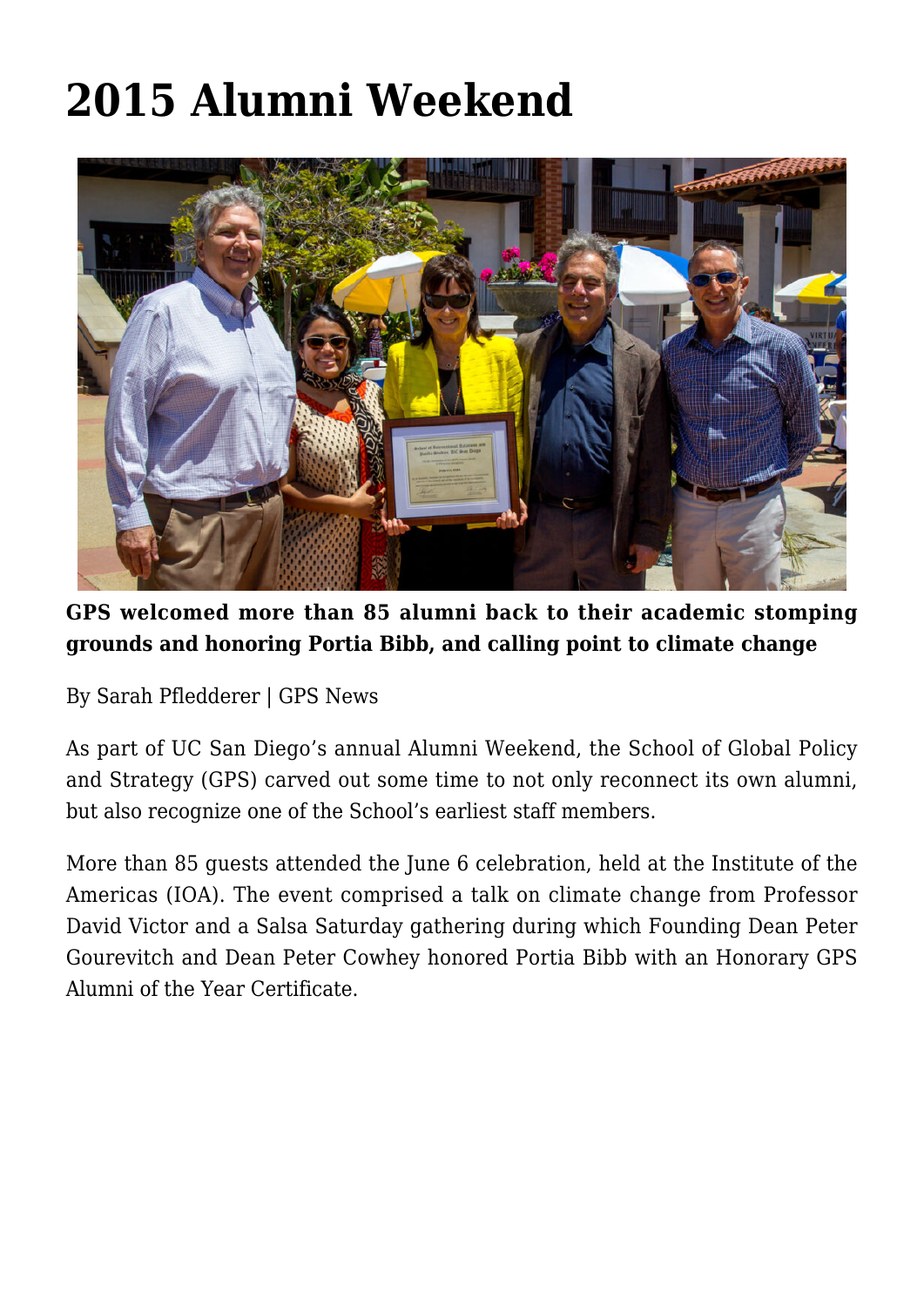

As Gourevitch put it, "Portia really built our alumni relations program."

The deans presented Bibb with a plaque and turned the floor over to her for a few words.

Among other tokens of appreciation, Bibb traced through a list of alumni and colleagues who impacted her over the years, plus four lessons working at the School taught her: see the world and learn a language; give back; start something new; and never give up on doing the impossible.

"You've taught me so much," she said. "You've changed my life so many times. I love this School."

Cowhey added: "This is a school that's more than a degree … it's a family. Thanks for being a part of our family."

Surrounding the recognition, alumni and guests reunited on the IOA plaza over Mexican cuisine and, a given, margaritas.

Prior to the gathering, Professor David Victor presented a talk on "The New Politics of Climate Change."

"We should not underestimate how difficult it is to make progress on this problem," Victor said as an introduction to the crowd.

He went on to tell a "tale of two climate politics," expanding on "the best of times" and the "worst of times" for strategies to address climate change. Victor outlined strategies such as the effectiveness of small groups addressing the issue over large entities and Paris's goal to curb global warming by stopping temperatures from rising 2 degrees Celsius—this of which many experts are wary.

In conclusion, Victor said scientific assessments of climate change should focus